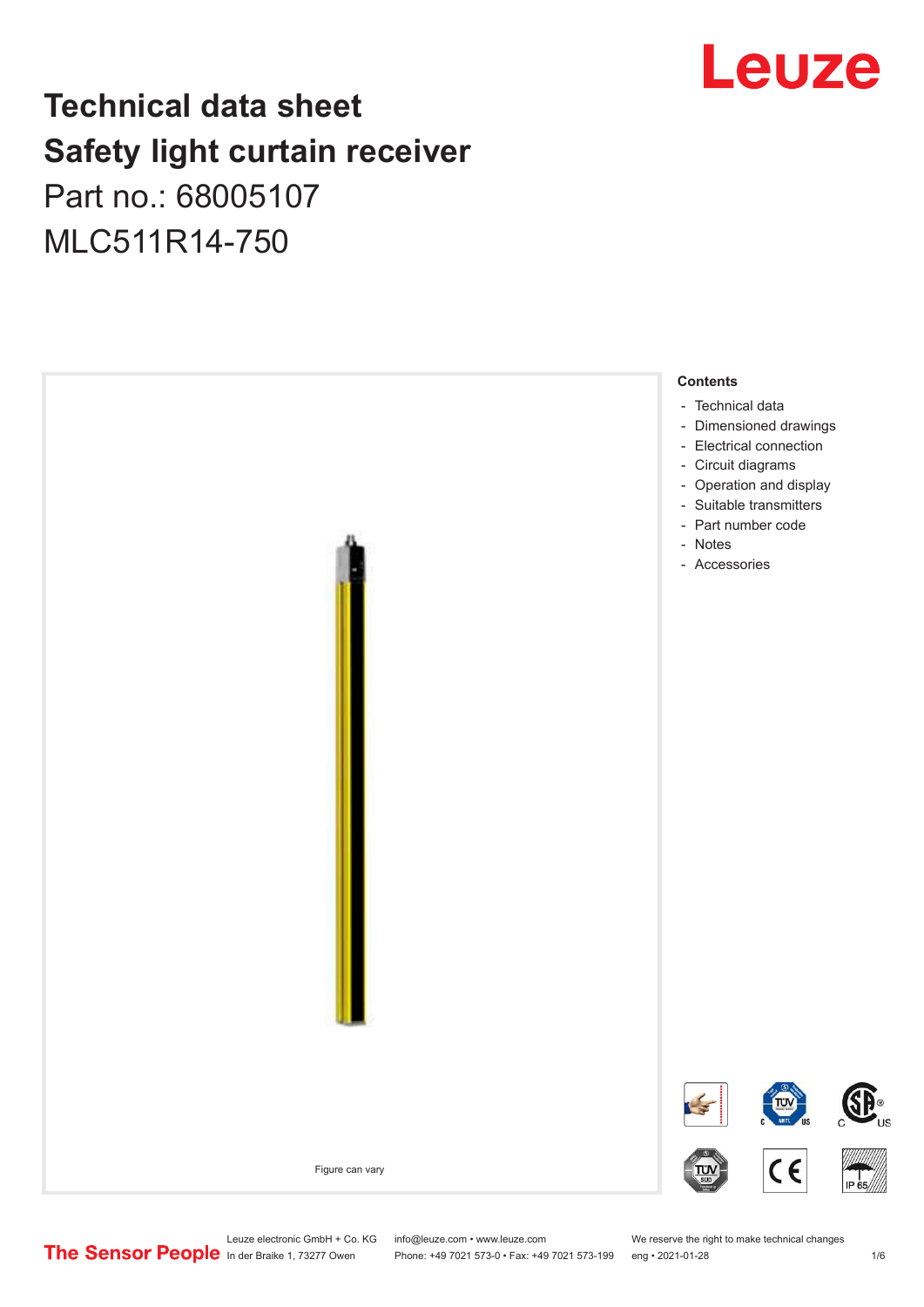### <span id="page-1-0"></span>**Technical data**

# Leuze

#### **Basic data**

| <b>Series</b>   | <b>MLC 500</b>         |
|-----------------|------------------------|
| Device type     | Receiver               |
| <b>Contains</b> | 2x BT-NC sliding block |
| Application     | Finger protection      |
|                 |                        |

#### **Functions**

**Function package** Basic **Functions** 

| <b>Basic</b>                    |
|---------------------------------|
| Automatic start/restart         |
| Transmission channel changeover |

#### **Characteristic parameters**

| <b>Type</b>            | 4, IEC/EN 61496          |
|------------------------|--------------------------|
| <b>SIL</b>             | 3, IEC 61508             |
| <b>SILCL</b>           | 3, IEC/EN 62061          |
| Performance Level (PL) | e, EN ISO 13849-1        |
| $PFH_n$                | 7.73E-09 per hour        |
| Mission time $T_M$     | 20 years, EN ISO 13849-1 |
| Category               | 4, EN ISO 13849          |
|                        |                          |

#### **Protective field data**

**Resolution** 14 mm **Protective field height** 750 mm

#### **Optical data**

| Synchronization | Optical between transmitter and receiver |
|-----------------|------------------------------------------|

#### **Electrical data**

**Protective circuit COVER COVER COVER PROTECTION** Short circuit protected **Performance data** Supply voltage  $U_B$ 

24 V, DC, -20 ... 20 % **Current consumption, max.** 150 mA **Fuse** 2 A semi time-lag

#### **Outputs**

**Number of safety-related switching**  2 Piece(s) **outputs (OSSDs)**

#### **Safety-related switching outputs**

| <b>Type</b>                  | Safety-related switching output OSSD |
|------------------------------|--------------------------------------|
| Switching voltage high, min. | 18 V                                 |
| Switching voltage low, max.  | 2.5V                                 |
| Switching voltage, typ.      | 22.5V                                |
| <b>Voltage type</b>          | DC.                                  |
| Current load, max.           | 380 mA                               |
| Load inductivity             | $2,000$ µH                           |
| Load capacity                | $0.3 \mu F$                          |
| Residual current, max.       | $0.2 \text{ mA}$                     |
| Residual current, typ.       | $0.002 \, \text{mA}$                 |
| <b>Voltage drop</b>          | 1.5V                                 |

#### **Safety-related switching output 1 Assignment** Connection 1, pin 2 **Switching element** Transistor, PNP

#### **Safety-related switching output 2 Connection 1, pin 4 Switching element** Transistor, PNP

### **Timing**

| <b>Response time</b>                          | $17 \text{ ms}$        |
|-----------------------------------------------|------------------------|
| <b>Restart delay time</b>                     | $100$ ms               |
|                                               |                        |
| <b>Connection</b>                             |                        |
| <b>Number of connections</b>                  | 1 Piece(s)             |
|                                               |                        |
| <b>Connection 1</b>                           |                        |
| <b>Function</b>                               | Machine interface      |
| <b>Type of connection</b>                     | Connector              |
| <b>Thread size</b>                            | M12                    |
| <b>Material</b>                               | Metal                  |
| No. of pins                                   | 4-pin                  |
|                                               |                        |
| Cable properties                              |                        |
| Permissible conductor cross<br>section, typ.  | $0.25$ mm <sup>2</sup> |
| Length of connection cable, max.              | 100 <sub>m</sub>       |
| Permissible cable resistance to<br>load, max. | $200 \Omega$           |
| <b>Mechanical data</b>                        |                        |

### **Dimension (W x H x L)** 29 mm x 816 mm x 35.4 mm **Housing material** Metal **Metal housing Aluminum Lens cover material Plastic / PMMA Material of end caps** Diecast zinc **Net weight** 900 g **Housing color** Yellow, RAL 1021 **Type of fastening** Groove mounting Mounting bracket Mounting on Device Column Swivel mount

#### **Operation and display**

| Type of display       | I FD       |
|-----------------------|------------|
| <b>Number of LEDs</b> | 2 Piece(s) |

#### **Environmental data**

| Ambient temperature, operation     | 055 °C     |
|------------------------------------|------------|
| Ambient temperature, storage       | $-3070 °C$ |
| Relative humidity (non-condensing) | $095\%$    |

#### **Certifications**

| Degree of protection        | IP 65               |
|-----------------------------|---------------------|
| <b>Protection class</b>     | Ш                   |
| <b>Certifications</b>       | c CSA US            |
|                             | c TÜV NRTL US       |
|                             | <b>TÜV Süd</b>      |
| <b>Vibration resistance</b> | $50 \text{ m/s}^2$  |
| <b>Shock resistance</b>     | $100 \text{ m/s}^2$ |
| <b>US patents</b>           | US 6.418.546 B      |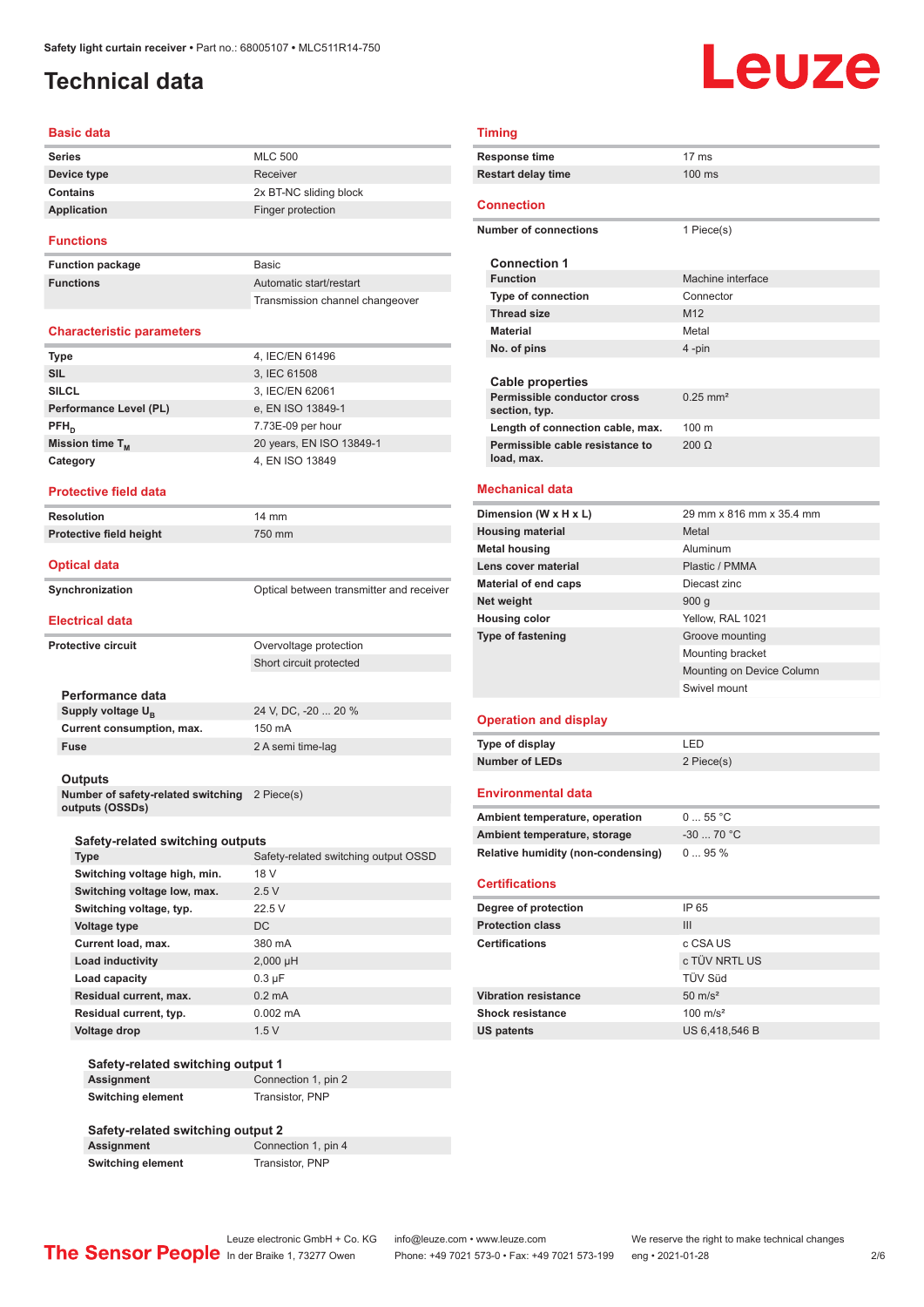### <span id="page-2-0"></span>**Technical data**

| <b>Customs tariff number</b> | 85365019 |
|------------------------------|----------|
| eCl@ss 5.1.4                 | 27272704 |
| eCl@ss 8.0                   | 27272704 |
| eCl@ss 9.0                   | 27272704 |
| eCl@ss 10.0                  | 27272704 |
| eCl@ss 11.0                  | 27272704 |
| <b>ETIM 5.0</b>              | EC002549 |
| <b>ETIM 6.0</b>              | EC002549 |
| <b>ETIM 7.0</b>              | EC002549 |

### **Dimensioned drawings**

All dimensions in millimeters

### Calculation of the effective protective field height  $H_{PFE} = H_{PFN} + B + C$



A Total height = 816 mm

B 6 mm

R Effective protective field height  $H_{PFE}$  goes beyond the dimensions of the optics area to the outer borders of the circles labeled with R.

### **Electrical connection**

#### **Connection 1**

| <b>Function</b>          | Machine interface |
|--------------------------|-------------------|
| Type of connection       | Connector         |
| <b>Thread size</b>       | M12               |
| <b>Type</b>              | Male              |
| <b>Material</b>          | Metal             |
| No. of pins              | 4-pin             |
| Encoding                 | A-coded           |
| <b>Connector housing</b> | <b>FE/SHIELD</b>  |
|                          |                   |

#### **Pin Pin assignment Conductor Conductor Color**

| 1              | VIN1              | Brown        |
|----------------|-------------------|--------------|
| $\overline{2}$ | OSSD <sub>2</sub> | White        |
| 3              | VIN <sub>2</sub>  | <b>Blue</b>  |
| $\overline{4}$ | OSSD1             | <b>Black</b> |



Leuze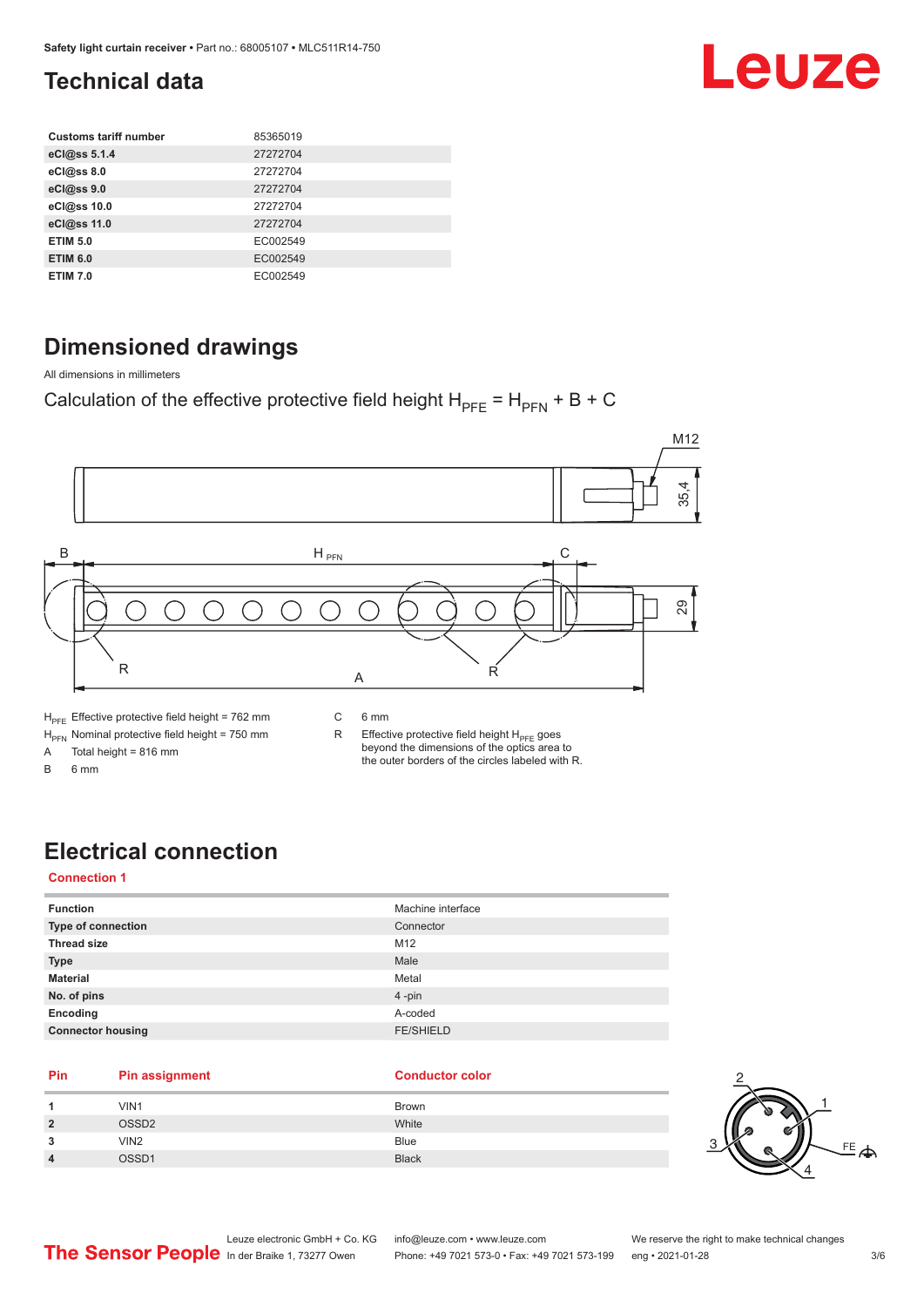### <span id="page-3-0"></span>**Circuit diagrams**

## Leuze

Connection diagram receiver



### Circuit diagram example with downstream MSI-SR4B safety relay



### **Operation and display**

| <b>LED</b>     | <b>Display</b>          | <b>Meaning</b>          |
|----------------|-------------------------|-------------------------|
| 1              | Off                     | Device switched off     |
|                | Red, continuous light   | OSSD off.               |
|                | Red, flashing, 1 Hz     | External error          |
|                | Red, flashing, 10 Hz    | Internal error          |
|                | Green, flashing, 1 Hz   | OSSD on, weak signal    |
|                | Green, continuous light | OSSD on                 |
| $\overline{2}$ | Off                     | Transmission channel C1 |

Phone: +49 7021 573-0 • Fax: +49 7021 573-199 eng • 2021-01-28 4/6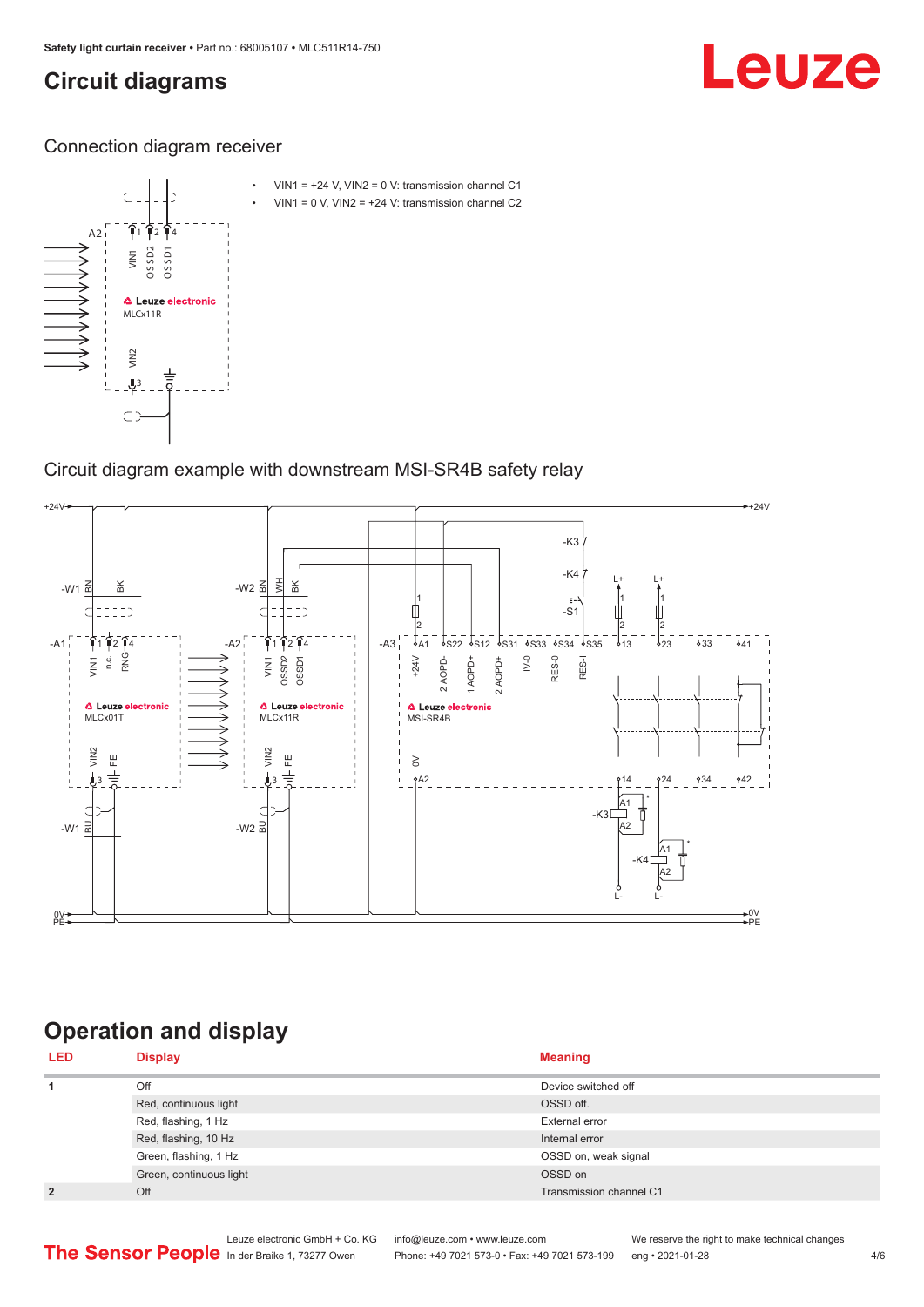### <span id="page-4-0"></span>**Operation and display**

| <b>LED</b>     | <b>Display</b>        | Meaning                           |
|----------------|-----------------------|-----------------------------------|
| $\overline{2}$ | Red, continuous light | OSSD off, transmission channel C2 |
|                |                       |                                   |

### **Suitable transmitters**

| Part no. | <b>Designation</b> | <b>Article</b>                      | <b>Description</b>                                                                                                          |
|----------|--------------------|-------------------------------------|-----------------------------------------------------------------------------------------------------------------------------|
| 68004107 | MLC501T14-750      | Safety light curtain<br>transmitter | Resolution: 14 mm<br>Protective field height: 750 mm<br>Operating range: 0  6 m<br>Connection: Connector, M12, Metal, 4-pin |

### **Part number code**

#### Part designation: **MLCxyy-za-hhhhei-ooo**

| <b>MLC</b> | <b>Safety light curtain</b>                                                                                                                                                                                                                                                                 |
|------------|---------------------------------------------------------------------------------------------------------------------------------------------------------------------------------------------------------------------------------------------------------------------------------------------|
| x          | <b>Series</b><br>3: MLC 300<br>5: MLC 500                                                                                                                                                                                                                                                   |
| yy         | <b>Function classes</b><br>00: transmitter<br>01: transmitter (AIDA)<br>02: transmitter with test input<br>10: basic receiver - automatic restart<br>11: basic receiver - automatic restart (AIDA)<br>20: standard receiver - EDM/RES selectable<br>30: extended receiver - blanking/muting |
| z          | Device type<br>T: transmitter<br>R: receiver                                                                                                                                                                                                                                                |
| a          | <b>Resolution</b><br>14: 14 mm<br>20:20 mm<br>30:30 mm<br>40:40 mm<br>90: 90 mm                                                                                                                                                                                                             |
| hhhh       | Protective field height<br>150  3000: from 150 mm to 3000 mm                                                                                                                                                                                                                                |
| e          | <b>Host/Guest (optional)</b><br>H: Host<br>MG: Middle Guest<br>G: Guest                                                                                                                                                                                                                     |
| j.         | Interface (optional)<br>/A: AS-i                                                                                                                                                                                                                                                            |
| 000        | Option<br>/V: high Vibration-proof<br>EX2: explosion protection (zones 2 + 22)<br>SPG: Smart Process Gating                                                                                                                                                                                 |
|            | <b>Note</b>                                                                                                                                                                                                                                                                                 |



 $\%$  A list with all available device types can be found on the Leuze website at www.leuze.com.

Leuze